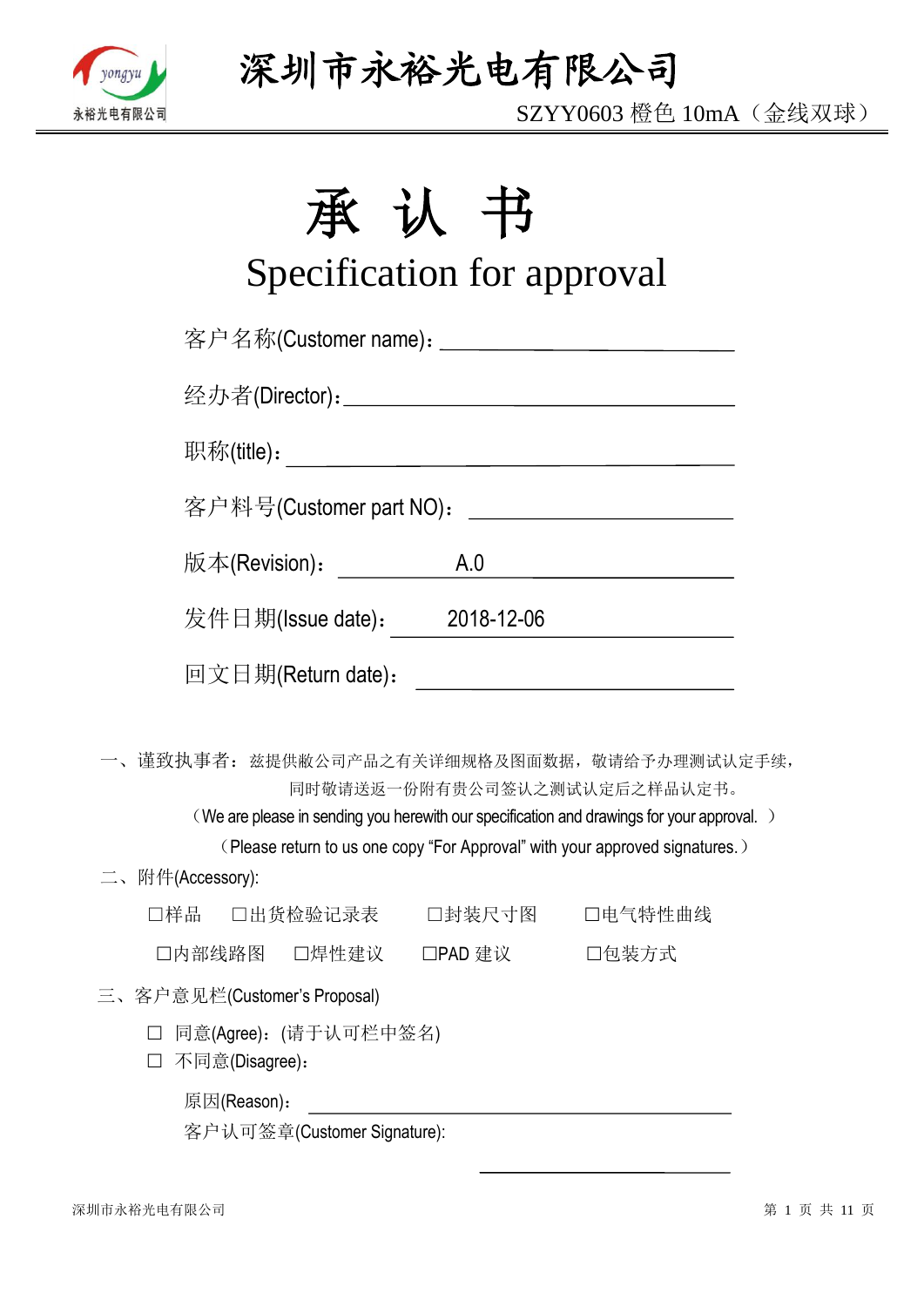

# SZYY0603 橙色 10mA(金线双球)

## **1.** 产品描述**/ Features**

- 外观尺寸/ Package ( L/W/H ) : 1.6\*0.8\*0.6 mm
- 颜色/ Color: 橙光 / Orange light
- 胶体/ Lens: 透明平面胶体/ Transparent planar colloid
- EIA规范标准包装/ EIA STD Package
- **●** 环保产品,符合ROHS要求/Meet ROHS, Green Product
- 适用于自动贴片机/ Compatible With SMT Automatic Equipment
- 适用于红外线回流焊制程/ Compatible With Infrared Reflow Solder Process

#### **2 .** 外形尺寸及建议焊盘尺寸**/ Package Profile & Soldering PAD Suggested**



注/ Notes: 1. 单位 : 毫米(mm)/ All dimensions are in millimeters 2. 公差: 如无特别标注则为±0.1 mm Tolerance is ±0.10 mm unless otherwise noted

#### **3.** 建议焊接温度曲线 **/ Soldering Profile Suggested**

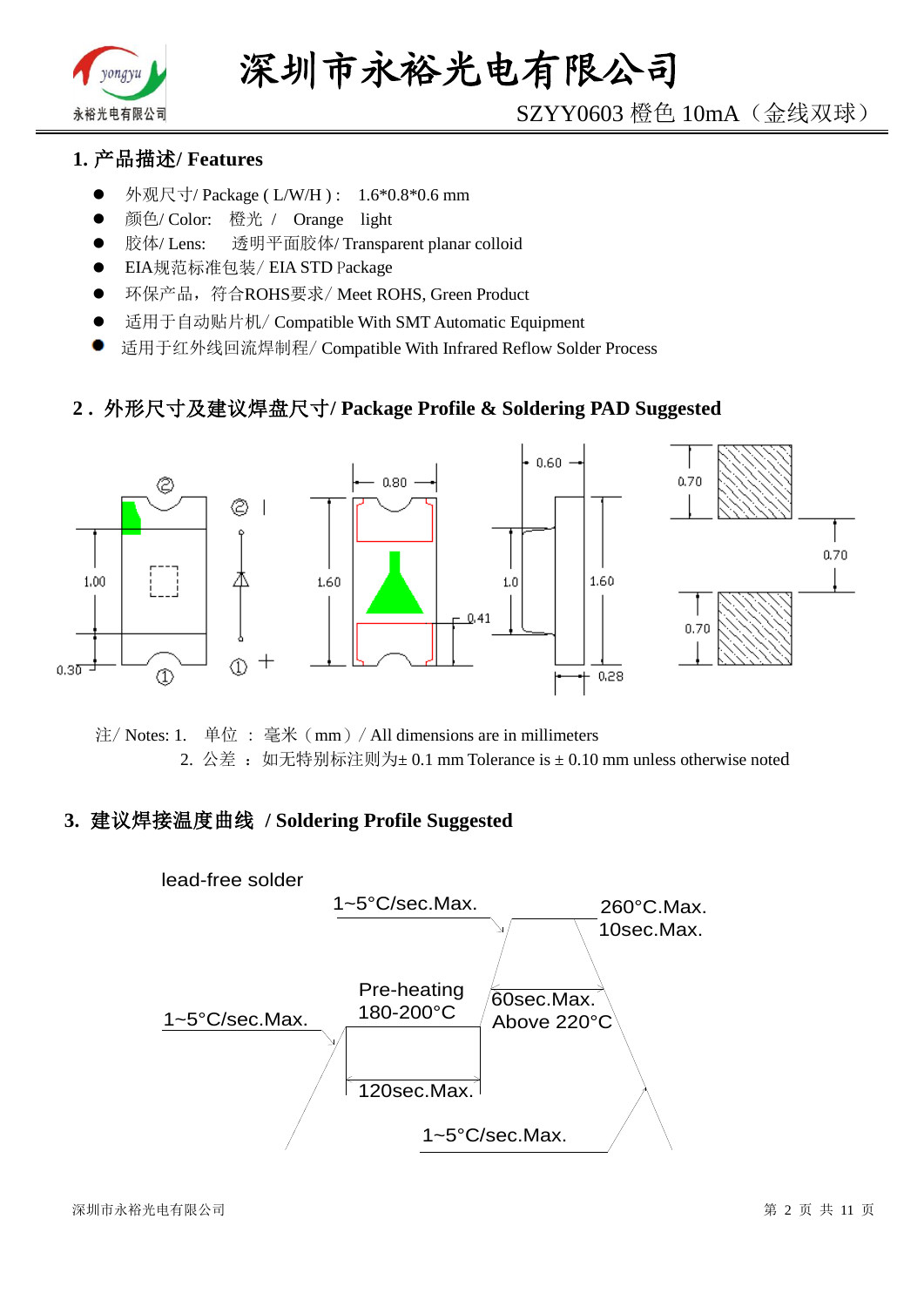

SZYY0603 橙色 10mA(金线双球)

## **4.** 最大绝对额定值/ **Absolute Maximum Ratings** (**Ta=25**℃)

| 参 数/ Parameter                                     | 符号Symbol    | 最大额定值/Rating                                                             | 单 位/ Unit |
|----------------------------------------------------|-------------|--------------------------------------------------------------------------|-----------|
| 消耗功率/ Power Dissipation                            | Pd          | 40                                                                       | mW        |
| 最大脉冲电流/ Peak Forward Current<br>(1/10占空比, 0.1ms脉宽) | <b>IFP</b>  | 60                                                                       | mA        |
| 正向直流工作电流/DC Forward Current                        | IF          | 25                                                                       | mA        |
| 反向电压/Backward Voltage                              | <b>VR</b>   | 5                                                                        | V         |
| 工作温度范围<br><b>Operating Temperature Range</b>       | Topr        | $-40\degree C$ $\sim +85\degree C$                                       |           |
| 存储温度范围<br><b>Storage Temperature Range</b>         | <b>Tstg</b> | $-40\degree C$ $\sim +85\degree C$                                       |           |
| 焊接条件<br>Soldering Condition                        | <b>Tsol</b> | 回流焊/ Reflow soldering : 260 °C , 10s<br>手动焊/ Hand soldering : 300 °C, 3s |           |
| 抗静电能力<br><b>Electrostatic Discharge</b>            | <b>ESD</b>  |                                                                          | V         |

# 5.光电参数/ **Electrical Optical Characteristics** (**Ta=25**℃)

| 参数<br><b>Parameter</b>          | 符号<br><b>Symbol</b> | 最小值<br>Min. | 代表值<br>Typ. | 最大值<br>Max. | 单位<br>Unit              | 测试条件<br><b>Test Condition</b> |
|---------------------------------|---------------------|-------------|-------------|-------------|-------------------------|-------------------------------|
| 光强<br>Light Intensity           | IV                  | 70          |             | 175         | mcd                     | $IF = 20mA$                   |
| 半光强视角<br>Viewing Angle          | $2\theta$ 1/2       |             | 120         |             | $\deg$                  | $IF = 20mA$                   |
| 主波长<br>Dominant Wavelength      | $\lambda$ d         | 598         |             | 608         | nm                      | $IF = 20mA$                   |
| 峰值波长<br>Peak Wavelength         | $\lambda p$         | 600         |             | 612         | nm                      | $IF = 20mA$                   |
| 正向电压<br><b>Forward Voltage</b>  | <b>VF</b>           | 1.8         |             | 2.4         | $\overline{\mathsf{V}}$ | $IF = 10mA$                   |
| 反向电压<br><b>Backward Voltage</b> | IR                  |             |             | 5           | $\mu A$                 | $VR = 5V$                     |
| 半波宽<br>Spectral Line Half-Width | $\Delta \lambda$    |             | 20          |             | nm                      | $IF = 20mA$                   |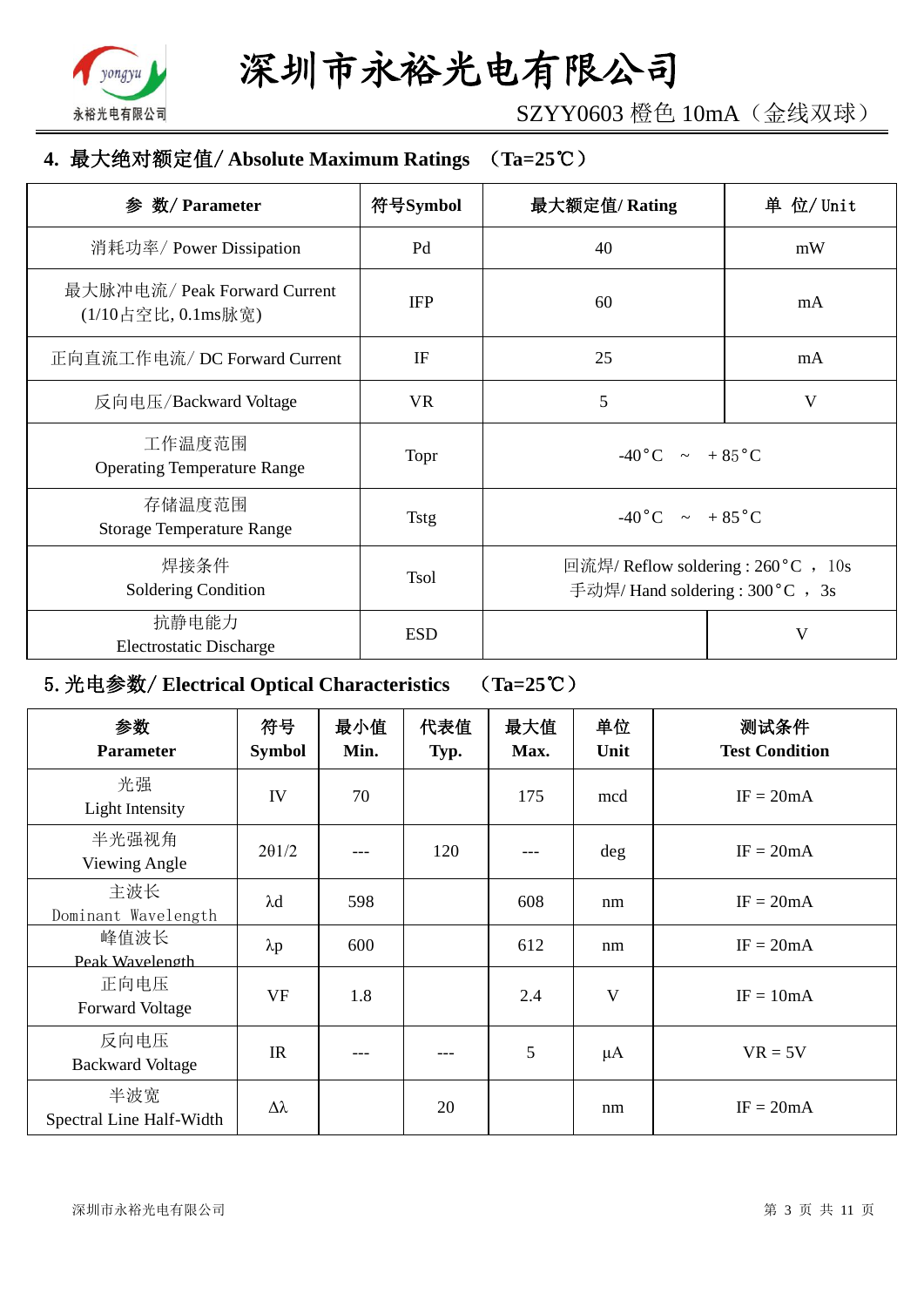

# **6.** 光电参数分 **BIN** 规格**/Photoelectric parameters are divided into BIN sprcifications**

#### 6.1.亮度分 **BIN** 规格**/Bin Range of Luminous Intensity**

| <b>Bin</b>      | Min | <b>Max</b>     | Unit | <b>Condition</b> |
|-----------------|-----|----------------|------|------------------|
| P18             | 70  | $Q \leq$<br>റാ |      |                  |
| P <sub>19</sub> | 85  | 100            |      |                  |
| P <sub>20</sub> | 100 | 120            | mcd  | IF $=20mA$       |
| P <sub>21</sub> | 120 | 145            |      |                  |
| P <sub>22</sub> | 145 | .75            |      |                  |

Notes: Tolerance of Luminous Intensity:  $\pm 10\%$ 

#### 6.2.电压分 **BIN** 规格**/ Bin Range of Forward Voltgae**

| <b>Bin</b> | Min | <b>Max</b> | Unit | <b>Condition</b> |
|------------|-----|------------|------|------------------|
| <b>VE</b>  | 1.8 | 1.9        |      |                  |
| VF         | 1.9 | 2.0        |      |                  |
| VG         | 2.0 | 2.1        | T 7  | $IF = 20mA$      |
| VH         | 2.1 | 2.2        |      |                  |
| VI         | 2.2 | 2.3        |      |                  |
| VJ         | 2.3 | 2.4        |      |                  |

Notes: Tolerance of Forward Voltage: ±0.05V

#### 6.3.波长分 **BIN** 规格**/ Bin Range of Wavelength**

| <b>Bin</b>     | Min | <b>Max</b> | Unit | <b>Condition</b> |
|----------------|-----|------------|------|------------------|
| O <sub>2</sub> | 598 | 600        |      |                  |
| O <sub>3</sub> | 600 | 602        |      |                  |
| O <sub>4</sub> | 602 | 604        | nm   | $IF = 20mA$      |
| O <sub>5</sub> | 604 | 606        |      |                  |
| Ο6             | 606 | 608        |      |                  |

Notes: Tolerance of Wavelength: ±1nm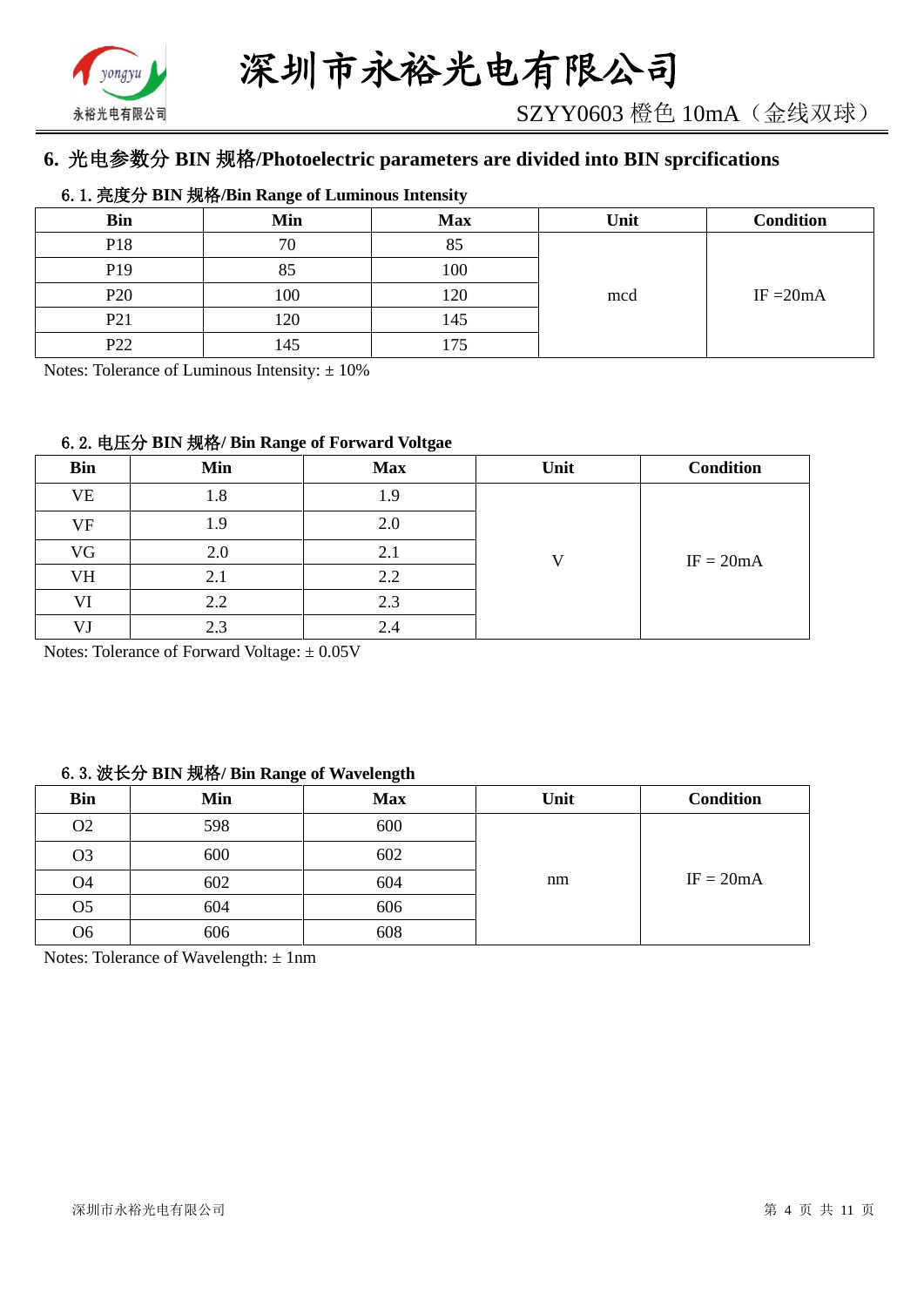

# 7.光电参数代表值特征曲线/ **Typical Electrical-Optical Characteristics Curves**





相对光强与环境温度特性曲线 Relative Intensity VS. Ambient Temperature (Ta=25°C)



最大正向电流与环境温度特性曲线 Maximum Forward Current VS. Ambient temperature  $30$ 25 Forward Current (mA)  $20$ 15  $10$  $\overline{\mathbf{5}}$  $\overline{0}$  $10$ 80 90 100  $\overline{0}$ 20 30 40 50 60 70

Ambient Temperature Ta (°C)

相对光强与电流特性曲线 Relative Intensity VS. Forward Current (Ta=25°C)



辐射特性曲线 Diagram characteristics of radiation  $10^{\circ}$  $40<sup>4</sup>$ วิก  $20$ <sup>\*</sup>  $\mathbf{u}^*$ Ta=25°C 50 60  $70$ 80 90 កាំគ  $\overline{0.6}$  $\overline{20}$  $40^{\circ}$  $60^{\circ}$  $\overline{80}$  $100*$  $\frac{1}{20}$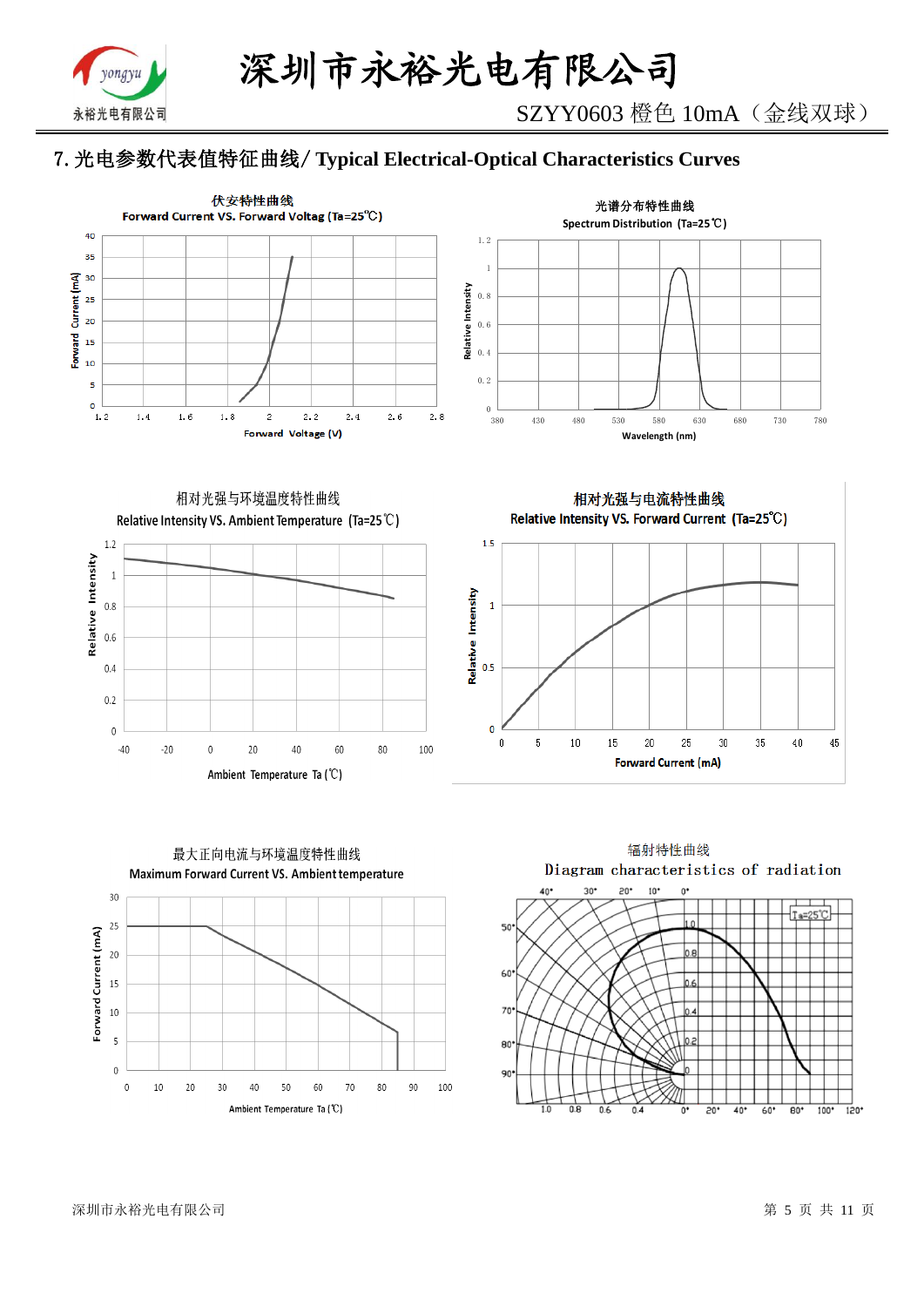

SZYY0603 橙色 10mA(金线双球)

# 8.包装载带与圆盘尺寸/ **Reel And Tape Dimensions**

包装数量:**4000 pcs/**卷 **Packing quantity: 4000 PCS/rolls**



注/ Notes: 1. 尺寸单位为毫米(mm)/ All dimensions are in millimeters. 2. 尺寸公差是±0.1mm/ Tolerance is ± 0.1 mm unless otherwise noted.

# **9.**标签及标识**/ Label Explanation**:





The label Anti-static, moisture-proof aluminum foil bag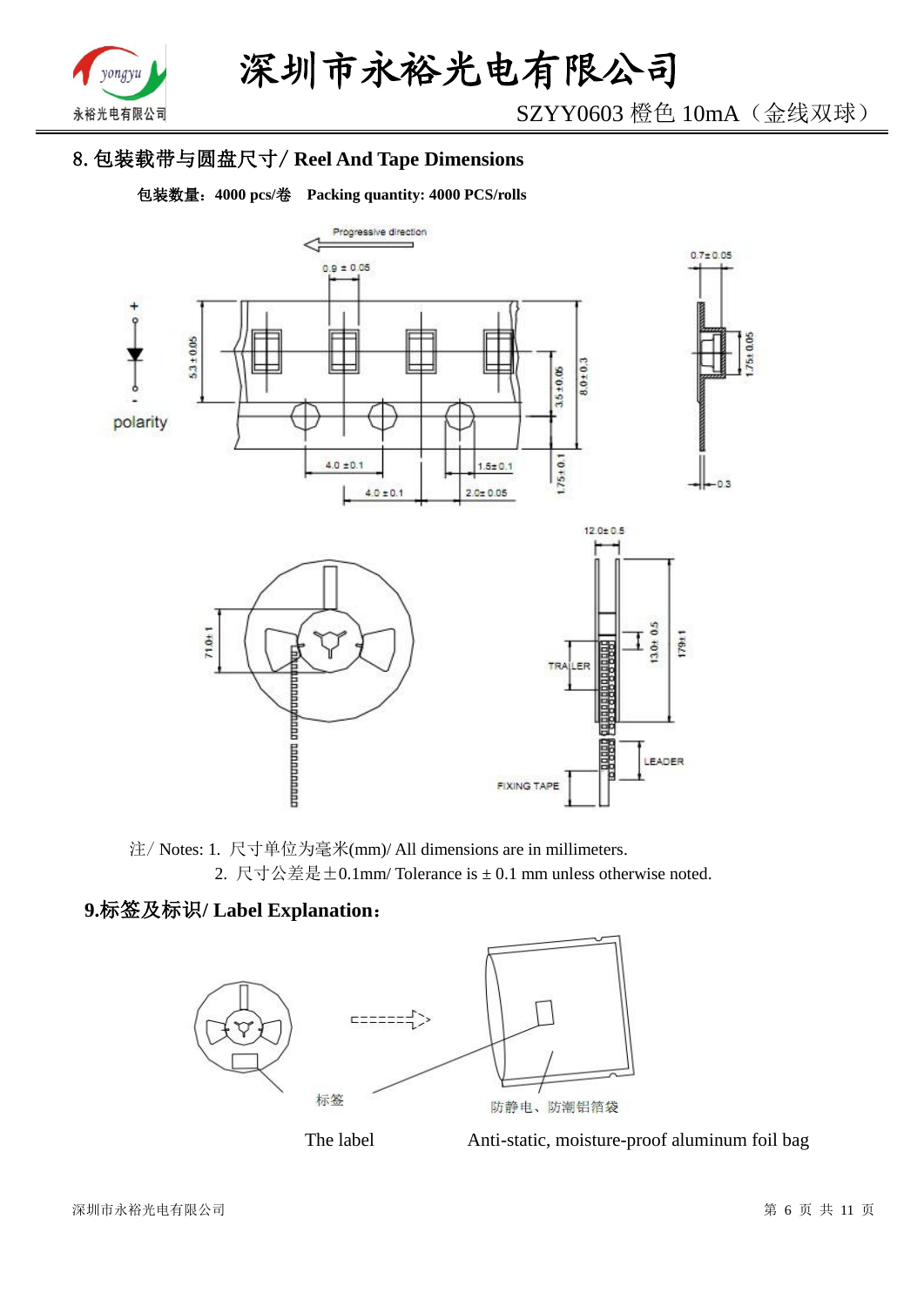

SZYY0603 橙色 10mA(金线双球)

# 10.信赖性测试项目及条件/Reliability Test Items And Conditions

| 测试项目<br><b>Test Item</b>         | Ref. Standard<br>参考标准 | Test Condition<br>测试条件                | Time<br>时间    | Quantity<br>数量 | Accepted/Rejected<br>接收/拒收 |
|----------------------------------|-----------------------|---------------------------------------|---------------|----------------|----------------------------|
| Reflow<br>回流焊                    | JESD22-B106           | $Temp:255^{\circ}C$ max<br>$T=10$ sec | 2times        | 22             | 0/1                        |
| Thermal Shock<br>冷热冲击            | JESD22-A106           | $-40^{\circ}$ C 15min<br>100℃ 15min   | 300<br>cycles | 22             | 0/1                        |
| High Temperature Storage<br>高温保存 | JESD22-A103           | Temp: $100^{\circ}$ C                 | $1000$ Hrs.   | 22             | 0/1                        |
| Low Temperature Storage<br>低温保存  | JESD22-A119           | Temp: $-40^{\circ}$ C                 | $1000$ Hrs.   | 22             | 0/1                        |
| Life Test<br>常温通电                | JESD22-A108           | Ta= $25^{\circ}$ C<br>$IF = 20mA$     | $1000$ Hrs.   | 22             | 0/1                        |

# 失效判定标准 Criteria For Judging Damage

| <b>Test Items</b><br>项目        | <b>Symbol</b><br>符号 | <b>Test Condition</b><br>测试条件 | <b>Judging For Damage</b><br>判定标准 |                    |
|--------------------------------|---------------------|-------------------------------|-----------------------------------|--------------------|
|                                |                     |                               | Min. 最小                           | Max. 最大            |
| <b>Forward Voltage</b><br>正向电压 | VF                  | $IF = 20mA$                   |                                   | $U.S.L^*$ ) $x1.1$ |
| <b>Reverse Current</b><br>漏电流  | <b>IR</b>           | $VR = 5V$                     |                                   | $U.S.L*$ )x2.0     |
| 光强<br>Luminous Intensity       | Mcd                 | $IF = 20mA$                   | $L.S.L*$ ) $x0.7$                 |                    |

U.S.L: Upper standard level 规格上限 L.S.L: Lower standard level 规格下限

> 备注 / Note 信赖性测试基于永裕现有的测试平台 The Reliability tests are based on YONGYU existing test platform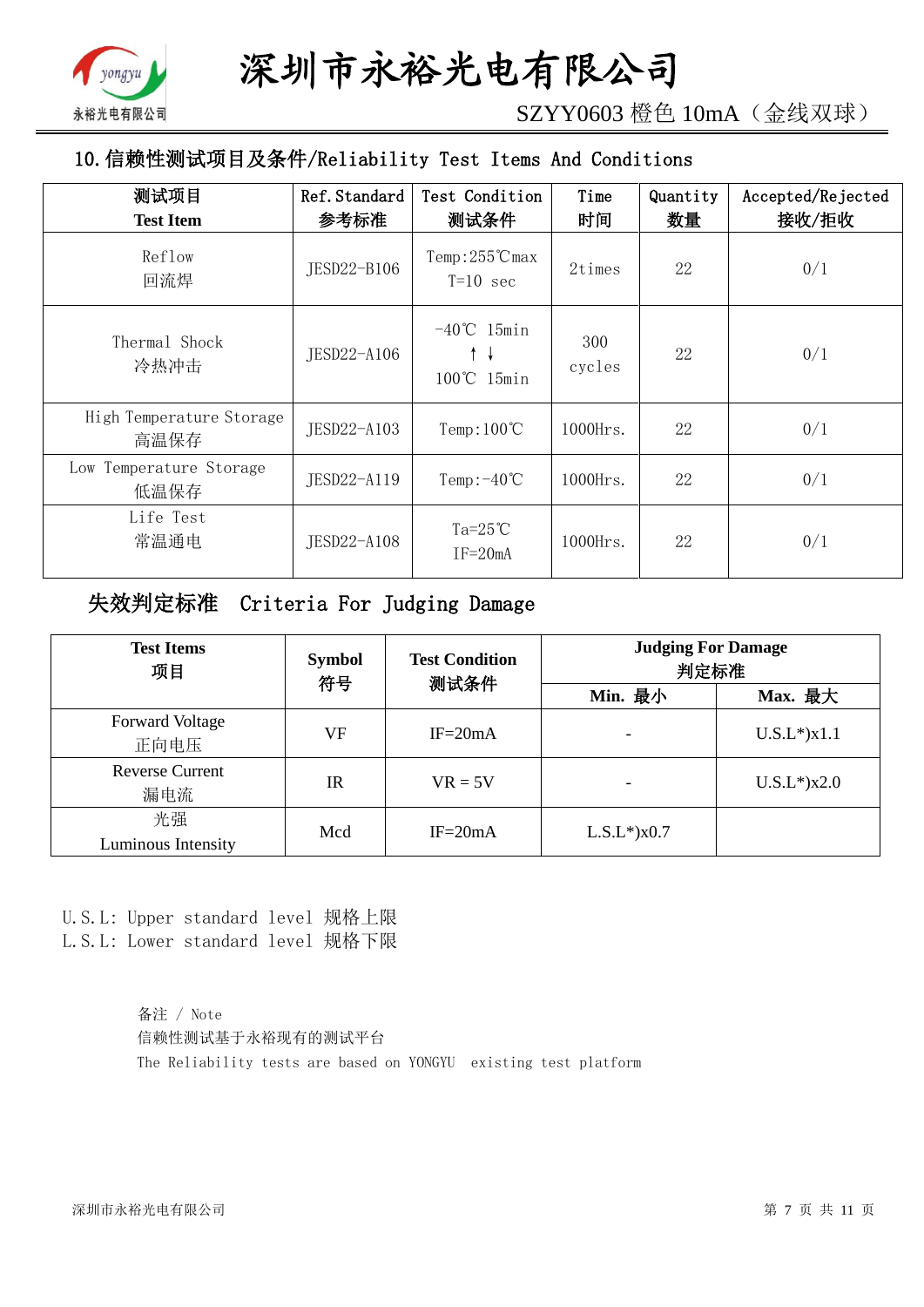

#### 11.注意事项/ **Cautions**:

#### **11.1.** 焊接**/welding**

11.1.1 SMD LED 灌封胶较软,外力易损坏发光面及塑料壳,焊接时要轻拿轻放。

SMD LED is soft and easy to damage the luminous surface and plastic shell by external force. It should be handled lightly when welding

11.1.2 建议使用易洗型的助焊剂,依照回流曲线条件回流焊接,回流次数最多两次,确保 LED 发光面干净, 异物会影响发光颜色。

It is recommended to use soldering flux with tin wash type, reflow soldering according to the condition of reflux curve, reflow twice at most, ensure the LED luminous surface is clean, foreign matter will affect the luminous color。

11.1.3 只建议在修理和重工的情况下使用手工焊接;最高焊接温度不应超过 300 度,且须在 3 秒内完成(手 工焊接只可焊接一次)烙铁最大功率应不超过 25W。

Manual welding is only recommended for repair and heavy industry;The maximum welding temperature should not exceed 300 degrees, and must be completed within 3 seconds (manual welding can only be welded once) soldering iron maximum power should not exceed 25W.

11.1.4 焊接过程中,严禁在高温情况下碰触胶体; 焊接后,禁止对胶体施加外力,禁止弯折 PCB,避免元 件受到撞击。

During the soldering process, do not touch the lens at high temperature, After soldering, any mechanical force on the lens or any excessive vibration shall not be accepted to apply, also the circuit board shall not be bent as well.

11.1.5 请不要将不同 BIN 级的 LED 使用于同一个产品上,否则可能会导致产品的严重色差。

Please do not use different BIN LED on the same product, otherwise it may cause serious color difference.

#### **11.2.** 清洗**/cleaning**

11.2.1 不能用超声波清洗,建议使用异丙醇(isopropyl alcohol)、纯酒精擦拭或浸渍(浸渍不超过 1 分钟) 在室温下放置 15 分钟再使用;清洗后,确保 LED 发光面干净,异物会影响发光颜色。

/No ultrasonic cleaning. It is recommended to use isopropyl alcohol, pure alcohol to wipe or soak, not more than 1 minute, and leave at room temperature for 15 minutes before use. After cleaning, make sure the LED luminous surface is clean and the foreign matter will affect the luminous color。

11.2.2 应避免接触或污染天那水,三氯乙烯、丙酮、硫化物、氮化物、酸、碱、盐类,这些物质会损伤 LED. Avoid touching or contaminating the water, trichloroethylene, acetone, sulfide, nitride, acid, alkali, and salts that can damage leds.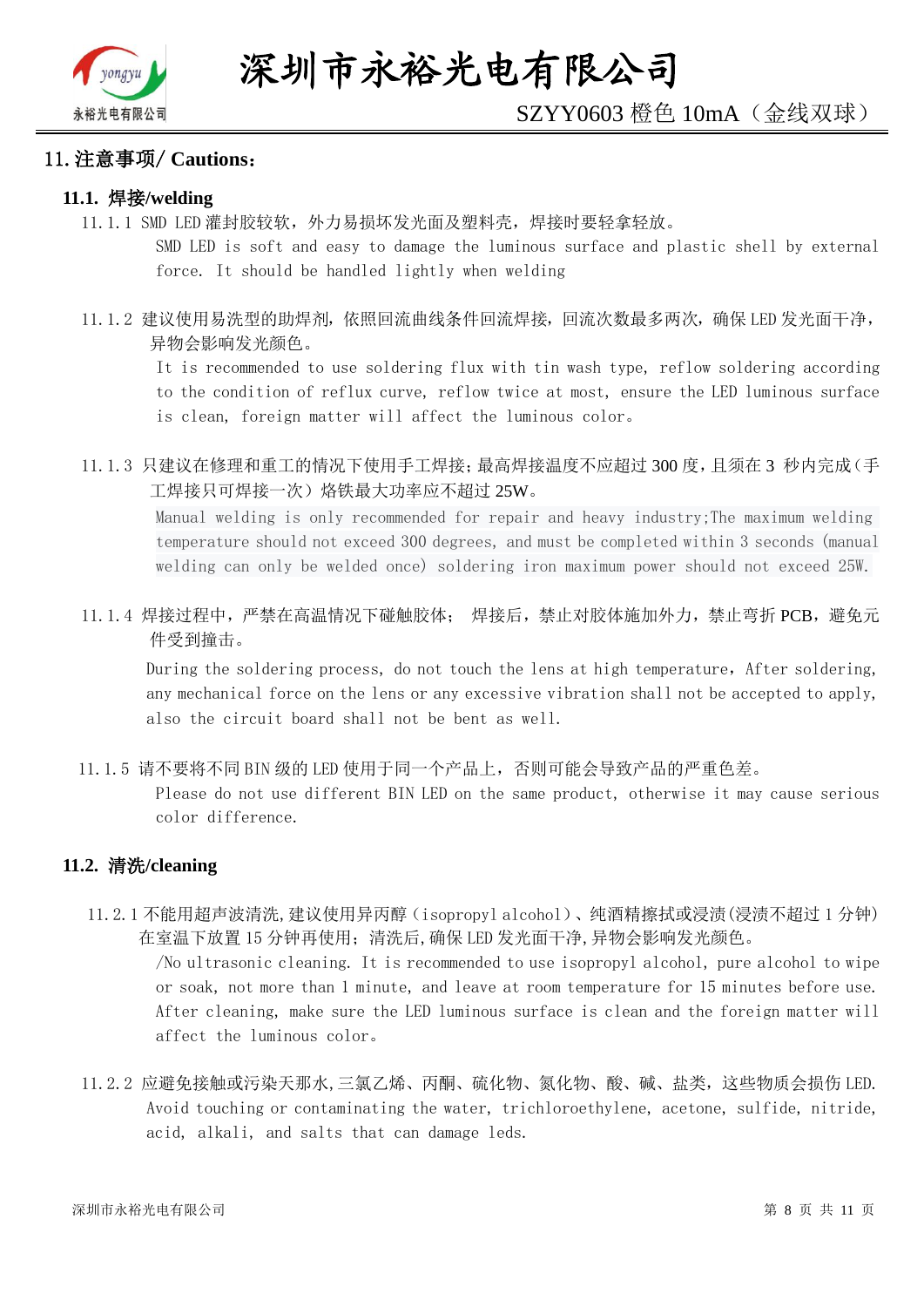

深圳市永裕光电有限公司

# SZYY0603 橙色 10mA(金线双球)

#### **11.3.** 灌封/**enbedment**

11.3.1 挥发性物质会渗透到 LED 内部, 在通电产生光子及热的条件下, 会导致 LED 变色, 进而造成严重 光衰,严禁使用任何对 LED 器件的性能或者可靠性有害的物质或材料,针对特定的用途和使用环 境,建议对所有的物质和材料进行相容性的测试。在贴装 LED 时候,不要使用能产生有机挥发性气 体的粘结剂。

Volatile substances to leach into the LED inside, photons in electricity and heat conditions, will lead to the LED color, thus causing serious droop, it is forbidden to use any of the LED device performance or reliability of harmful substances or materials, for a specific purpose and use of the environment, advice on all the material and the material compatibility test.When attaching LED, do not use adhesive that can produce volatile organic gas.

11.3.2 使用正常灌封胶时,建议先以少量试验,常温点亮 168 小时,确定没有问题再作业。 It is recommended to light up for 168 hours at room temperature for a small amount of test before using normal filling and sealing glue。

#### **11.4.** 保存/**save**

- 11.4.1 打开包装前,LED 应存储在温度 30℃或以下,相对湿度在 RH60%以下,一年内使用。 Before opening the package, LED should be stored in a temperature 30 ℃ or below, under RH60 % relative humidity, used in a year。
- 11.4.2 LED 是湿度敏感元件,为避免元件吸湿,打开包装后,LED 应在温度 30℃或以下,相对湿度在 60%以 内,使用时间 7 天。LED 吸潮后,回流焊时可能裂胶,影响发光颜色.对于未使用的散件,请去潮处理 (卷装品:烘烤 60℃±5℃/24H;散装品:烘烤 105℃±5℃/1H),然后再用铝箔袋密封后保存或者 储存在氮气防潮柜内。

LED is humidity sensitive element, element to avoid moisture absorption, after open the packing, the LED should be in temperature 30 ℃ or below, within 60% relative humidity, using time 7 days. After moisture absorption, LED may crack when reflow soldering, influence the luminous color. For bulk is not used, please deal with the tide (for package product: bake 60  $\degree$ C +  $/$  - 5 ℃ / 24 h. For bulk goods: baking 105 ℃ + 5 ℃, 1 hours), and then save after sealed with aluminum foil bag or stored in nitrogen moistureproof enclosure

#### 11.4.3 保存环境中避免有酸、碱以及腐蚀气体存在,同时避免强烈震动及强磁场作用。

Avoid the presence of acid, alkali and corrosive gas in the preservation environment, and avoid strong vibration and strong magnetic field。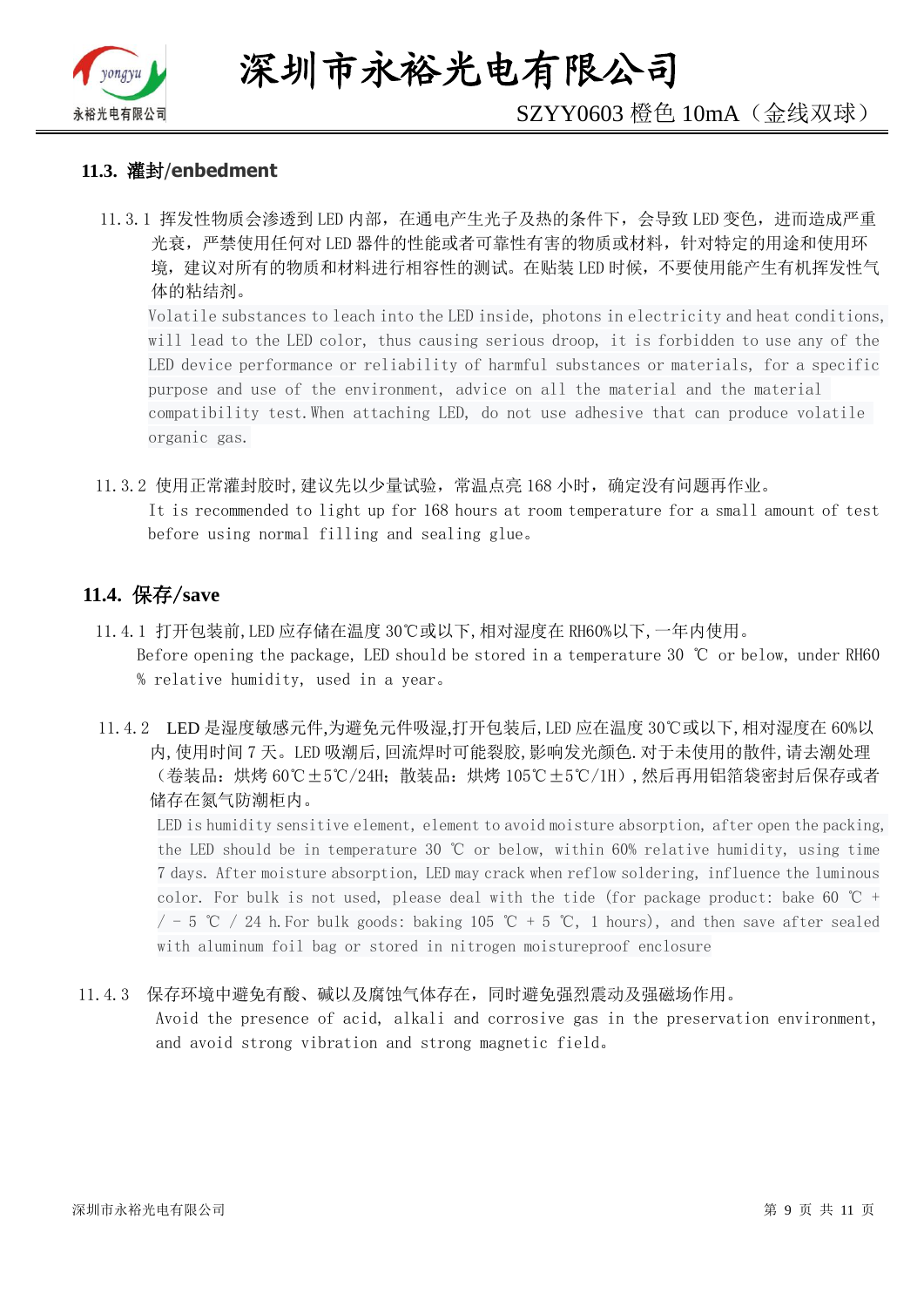

# SZYY0603 橙色 10mA(金线双球)

#### **11.5.**静电**/electrostatic**

- 11.5.1 静电或峰值浪涌电压会损坏 LED,避免在开灯、关灯时产生瞬时电压。 Static electricity or peak surge voltage will damage the LED, avoiding instantaneous voltage when the lamp is turned on or off。
- 11.5.2 建议使用 LED 时佩戴防静电手腕带,防静电手套,穿防静电鞋,使用的设备、仪器正确接地。LED 损坏 后,表现出漏电流明显增加,低电流正向电压变低,低电流点不亮等现象。

 It is recommended to wear anti-static wrist bands, anti-static gloves and anti-static shoes when using LED. The equipment and instruments used are properly grounded. After the LED was damaged, the leakage current increased obviously, the forward voltage of low current became lower, and the low current point did not light, etc。

## **11.6** 测试**/test**

11.6.1 LED 要在额定电流下驱动,同时电路中需要加限流电阻保护;否则,轻微的电压变化就会引起较大的电 流变化,从而破坏 LED。

 LED shall be driven at rated current, and shall be protected by current-limiting resistance in the circuit. Otherwise, slight voltage changes will cause large current changes, which will damage the LED.

11.6.2 在电路导通或关闭情况下,要避免瞬间浪涌电压的产生,否则 LED 将被烧坏。

 When the circuit is on or off, avoid sudden surge voltage. Otherwise, the LED will be burnt out

请参照下图示检测 LED:/Please check the LED as shown



11.6.3 顺向电压 VF 过高或反向电压 VR 过高, 均会损坏 LED.

If the forward voltage VF is too high or the reverse voltage VR is too high, the LED will be damaged.

#### 11.6.4 点亮或测试 LED 时,加在 LED 两端的反向电压不得高于 5V,否则容易击伤 LED. When lighting or testing the LED, the reverse voltage added on both ends of the LED shall not be higher than 5V, otherwise it is easy to damage the LED.